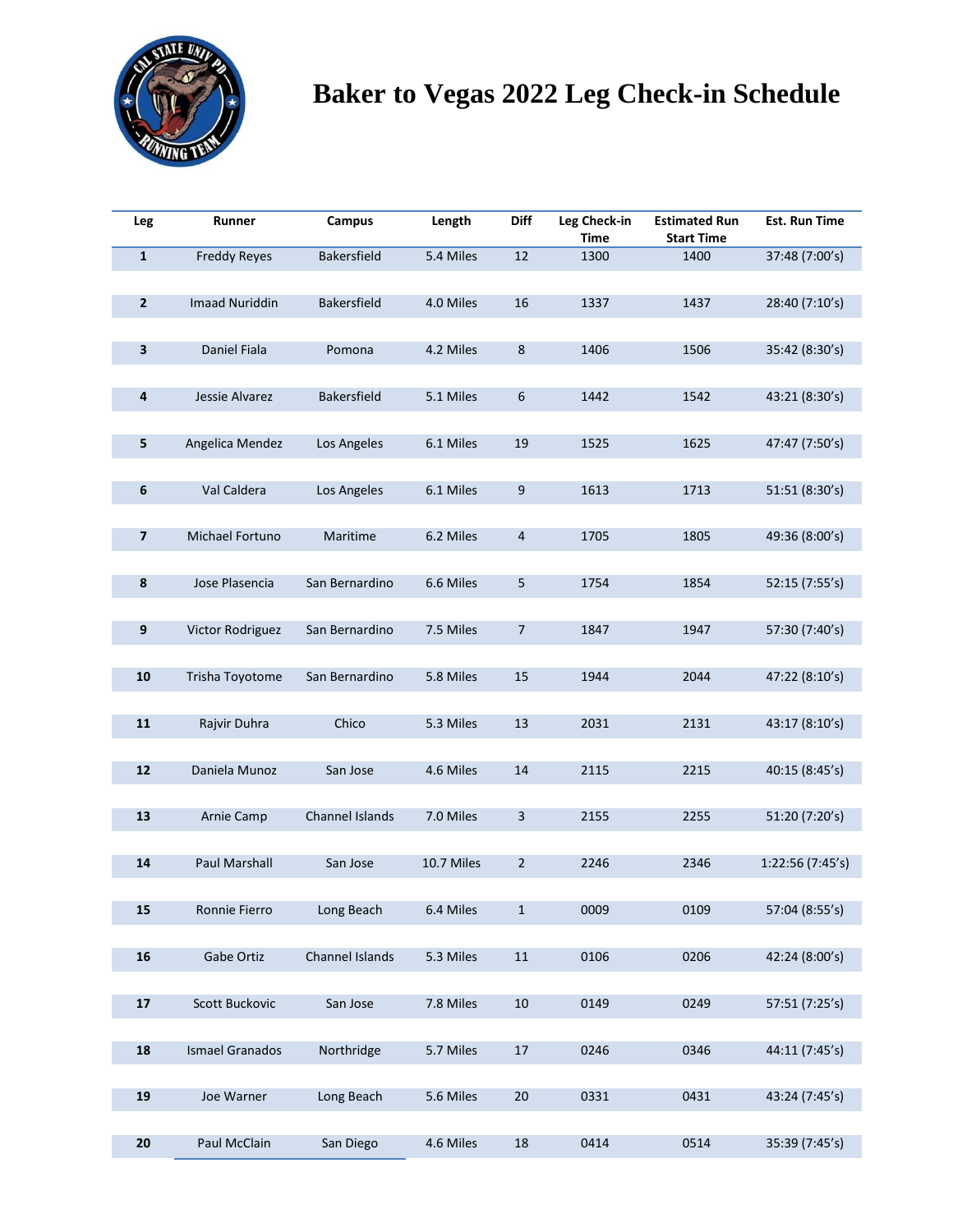

## **Baker to Vegas 2022 Leg Check-in Schedule**

| Team#             | <b>Follow Van Crew</b><br>& Alternate | Campus:        | Assignment | Leg Check-in | <b>Start Time</b> | <b>Leave Hotel</b> |
|-------------------|---------------------------------------|----------------|------------|--------------|-------------------|--------------------|
| Team1             | Greg Robertson                        | San Diego      | Legs $1-6$ | 1300         | 1400              | 1030               |
| Team1             | Ruben Villegas                        | San Diego      | Legs $1-6$ | 1300         | 1400              | 1030               |
| Team1             | John Guttierez                        | San Bernardino | Legs $1-6$ | 1300         | 1400              | 1030               |
|                   |                                       |                |            |              |                   |                    |
| Team <sub>2</sub> | Sean Sayre                            | San Diego      | Legs 7-12  | 1730         | 1800              | 1600               |
| Team <sub>2</sub> | Maria Sayre                           | San Diego      | Legs 7-12  | 1730         | 1800              | 1600               |
| Team <sub>2</sub> | James Ude                             | <b>SLO</b>     | Legs 7-12  | 1730         | 1800              | 1600               |
|                   |                                       |                |            |              |                   |                    |
| Team <sub>3</sub> | Dan Price                             | San Bernardino | Legs 13-20 | 2225         | 2255              | 2100               |
| Team3             | <b>Becky Olson</b>                    | San Bernardino | Legs 13-20 | 2225         | 2255              | 2100               |
| Team3             | <b>Taylor Robertson</b>               | San Marcos     | Legs 13-20 | 2225         | 2255              | 2100               |

#### **RACE DAY COORDINATOR TEAMS**

| Team#             | Race-day<br><b>Coordinators</b> | Campus          | Assignment  | Leg Check-in      | <b>Start Time</b> | <b>Leave Hotel</b> |
|-------------------|---------------------------------|-----------------|-------------|-------------------|-------------------|--------------------|
| Team1             | Joyce Spencer                   | Channel Islands | Legs $1-10$ | 1300              | 1400              | 1100               |
| Team1             | Elija Malik                     | Channel Islands | Legs $1-10$ |                   |                   |                    |
| Team1             | Erika Roberts                   | San Bernardino  | Legs $1-10$ |                   |                   |                    |
|                   |                                 |                 |             |                   |                   |                    |
| Team <sub>2</sub> | Matt Kroner                     | Sacramento      | Legs 11-20  | 2100              | 2130              | 1930               |
| Team <sub>2</sub> | Erica (Matt's GF)               | Sacramento      | Legs 11-20  |                   |                   |                    |
| Team <sub>2</sub> | Jaime Haymond                   | San Francisco   | Legs 11-20  |                   |                   |                    |
| Team <sub>2</sub> | Yolanda Abundiz                 | Northridge      | Legs 11-20  |                   |                   |                    |
|                   |                                 |                 |             |                   |                   |                    |
|                   | <b>STAGE VOLUNTEERS</b>         |                 |             |                   |                   |                    |
|                   | <b>Volunteer</b>                | Campus          | Assignment  | <b>Start Time</b> |                   |                    |

Jess Lopez Ret. - Fullerton OIC - Stage 7 1000 Sheryl Lopez **Sheryl Lopez** Stage 7 1000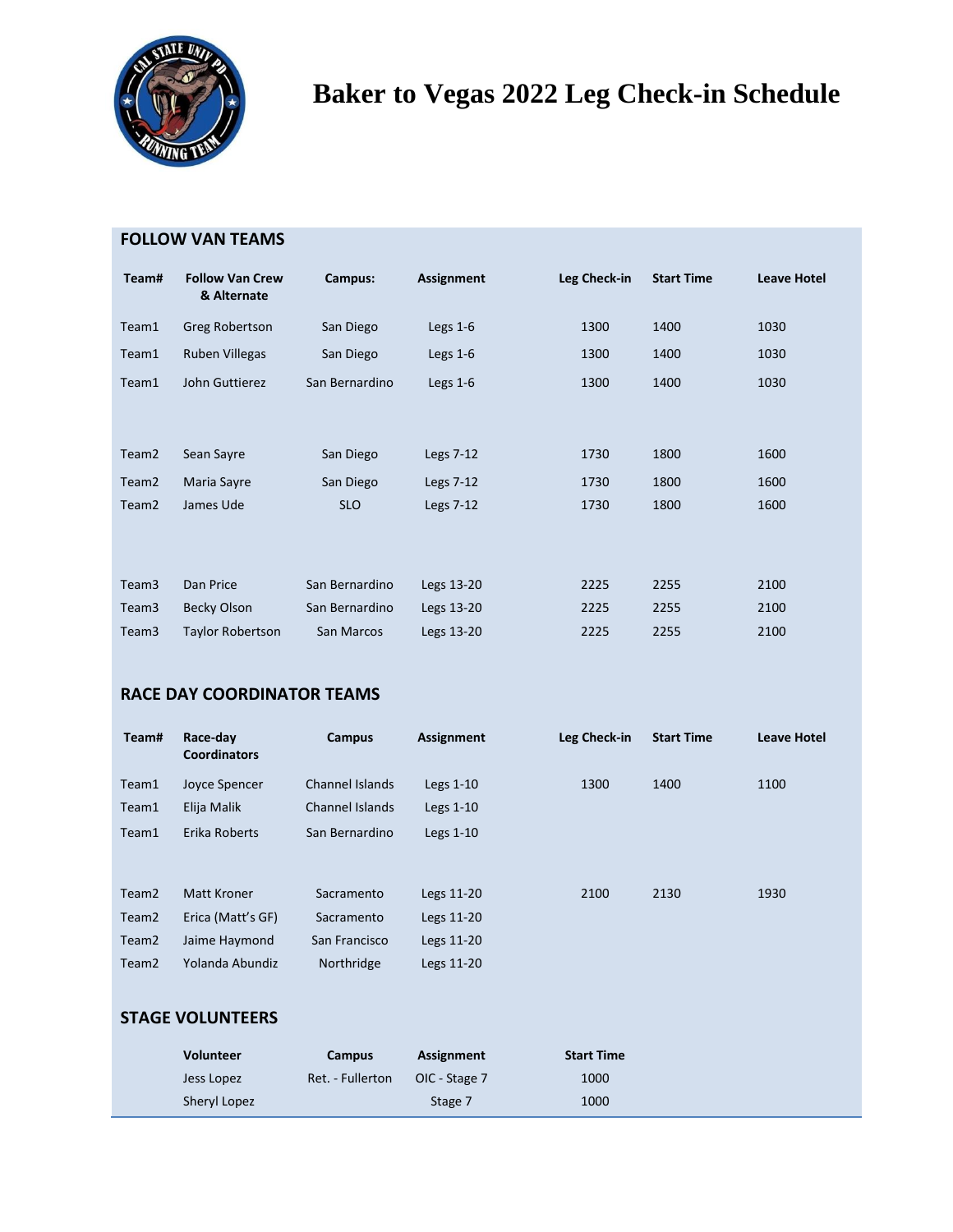

**COMMUNICATIONS TEAM AND SUPPORT**

| Team#              | <b>Command Post</b>   | Campus         | <b>Assignment</b> | <b>Start Time</b> |
|--------------------|-----------------------|----------------|-------------------|-------------------|
| Shift1             | Gina Tipre            | San Bernardino | Shift 1           | 1400              |
|                    |                       |                |                   |                   |
| Shift <sub>2</sub> | Ashley                | San Bernardino | Shift 2           | 2000              |
|                    | Leffingwell           |                |                   |                   |
| Shift <sub>3</sub> | Amanda Braendle       | San Bernardino | Shift 3           | 0100              |
|                    |                       |                |                   |                   |
| Team#              | Comm. Support         | <b>Campus</b>  | Assignment        | <b>Start Time</b> |
|                    | Le Fields/Comm.       | San Bernardino | Field/CP          | <b>TBD</b>        |
| Comm1              |                       |                |                   |                   |
|                    | <b>Director</b>       |                |                   |                   |
| Comm1              | <b>Rob Contreras</b>  | San Bernardino | Field/CP          | <b>TBD</b>        |
| Comm1              | <b>Siclaly Cortez</b> | San Bernardino | Field/CP          | <b>TBD</b>        |
| Comm1              | Nessa Gonzo           | San Bernardino | Field/CP          | <b>TBD</b>        |
| Comm1              | <b>Eduardo Reyes</b>  | San Bernardino | Field/CP          | <b>TBD</b>        |
| Support            | Daniel Wilcox         | San Diego      | <b>TBD</b>        | <b>TBD</b>        |
|                    |                       |                |                   |                   |

#### **Runner Check-In Procedures**

- All runners will contact the Command Post PRIOR to leaving Vegas for their leg assignment.
- All runners will contact the Command Post AFTER arriving to their leg assignment.
- All runners will check-in at their assigned leg—near the RV's and exchange chute—no less than ONE hour prior to your estimated start time. Alternates will obtain a yellow bib from the followvan.
- All runners will be required to show a **DEPT ID/Driver's License** (or a photocopy) at check-in.
- All runners may be required to complete the emergency info on the back of the bib. **Know your health care provider AND contact info.**
- All runners starting after 1900 hours (~Legs 9-20) will be required to wear a LED light vest (**5 min Penalty if they are not TURNED ON)—they will be provided for you by the team.**
- All runners are required to have a "Catcher" at the conclusion of their Leg. One will be available if you do not have one already designated. ANYONE can be a Catcher, but they must be wearing a vest with a team bib # on it AND be holding a bottle of water for the runner.

#### **Follow-Van/Alternate Team Procedures**

- Each Team—consisting of the Follow-Van crew and an alternate runner—will meet at the Command Post located at the Residence Inn Marriott (Room #TBD) and check-in with the Command Post staff to obtain keys to the transportation vehicle.
- Make sure you bring a lunch and water. There will be some snacks and drinks in the van.
- The team leader will obtain the key to the transportation vehicle, and cash for gas and ice (Team #1) will take the follow-van initially).
- The team will drive to its assigned Leg and contact the F/Van & Race-Day Coordinator at the Leg.